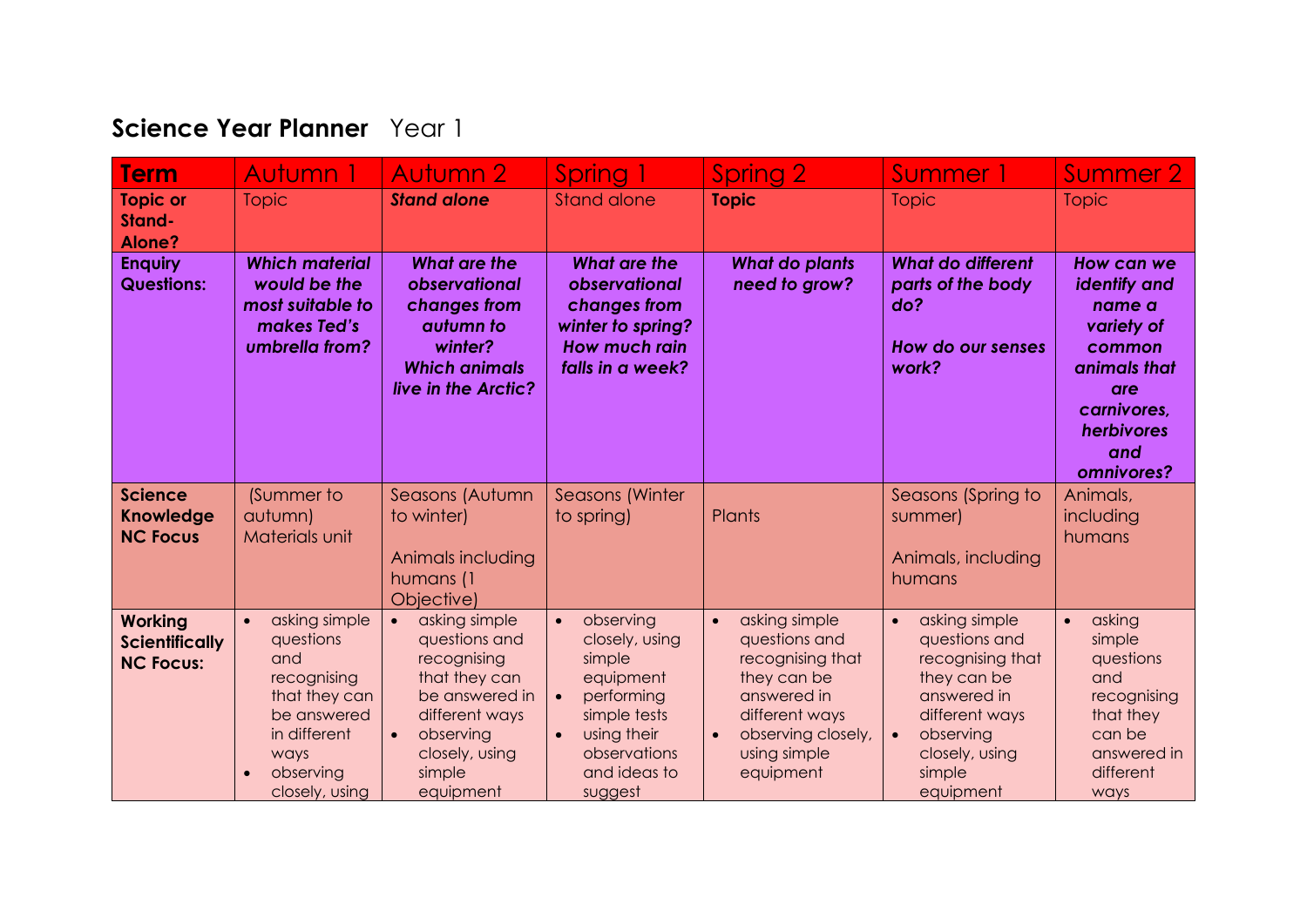|                                 | simple<br>equipment<br>performing<br>simple tests<br>using their<br>$\bullet$<br>observations<br>and ideas to<br>suggest<br>answers to<br>questions                                                                                                    | using their<br>$\bullet$<br>observations<br>and ideas to<br>suggest<br>answers to<br>questions<br>gathering and<br>recording data<br>to help in<br>answering<br>questions                                                                                                                     | answers to<br>questions<br>gathering and<br>recording<br>data to help in<br>answering<br>questions                                                                                                                   | performing simple<br>$\bullet$<br>tests<br>identifying and<br>$\bullet$<br>classifying<br>using their<br>$\bullet$<br>observations and<br>ideas to suggest<br>answers to<br>questions                                                     | performing<br>$\bullet$<br>simple tests<br>identifying and<br>$\bullet$<br>classifying                                                                                                                                                                         | observing<br>$\bullet$<br>closely,<br>using simple<br>equipment<br>identifying<br>and<br>classifying<br>using their<br>observations<br>and ideas<br>to suggest<br>answers to<br>questions<br>gathering<br>and<br>recording<br>data to help<br>in answering<br>questions |
|---------------------------------|--------------------------------------------------------------------------------------------------------------------------------------------------------------------------------------------------------------------------------------------------------|-----------------------------------------------------------------------------------------------------------------------------------------------------------------------------------------------------------------------------------------------------------------------------------------------|----------------------------------------------------------------------------------------------------------------------------------------------------------------------------------------------------------------------|-------------------------------------------------------------------------------------------------------------------------------------------------------------------------------------------------------------------------------------------|----------------------------------------------------------------------------------------------------------------------------------------------------------------------------------------------------------------------------------------------------------------|-------------------------------------------------------------------------------------------------------------------------------------------------------------------------------------------------------------------------------------------------------------------------|
| <b>Sequence of</b><br>learning. | Identifying<br>L1<br>different<br>materials around<br>US.<br><b>Exploring the</b><br>L2<br>difference<br>between a<br>material and<br>an object.<br>$L3 + 4$ Thinking<br>about why some<br>materials are<br>better for<br>some objects<br>than others. | Linked to<br>$\bullet$<br>Geography unit<br>on seasons.<br>L1 - Order the<br>months of the year<br>and recognise<br>seasons.<br>L <sub>2</sub> - Spot the<br>differences between<br>the seasons.<br>(Autumn to winter)<br>L3 - Find clues to<br>decide which season<br>we are in.<br>(Autumn) | Linked to<br>$\bullet$<br>Geography<br>unit on<br>seasons.<br>L1 - identify the<br>types of clothing<br>worn in different<br>weather.<br>L <sub>2</sub> - observe<br>changes across<br>the four seasons<br>(winter). | L1 - To find out what<br>a plant is.<br>(Plant runner beans)<br>L <sub>2</sub> - To identify and<br>describe garden<br>plants.<br>L3 To identify and<br>describe wild<br>plants.<br>L4 - To identify and<br>describe a range of<br>trees. | L1 - To be able to<br>identify, name<br>and label body<br>parts.<br>L2 - To explore what<br>parts of our<br>bodies we use for<br>different<br>activities.<br>L <sub>3</sub> - To find out<br>about the five<br>senses, in particular<br>the sense<br>of sight. | L1 - To be able<br>to identify and<br>name a variety<br>of common<br>animals.<br>L <sub>2</sub> - To be able<br>to identify and<br>name a variety<br>of common<br>UK mammals.<br>L <sub>3</sub> - To be able<br>to identify and<br>compare a<br>variety of              |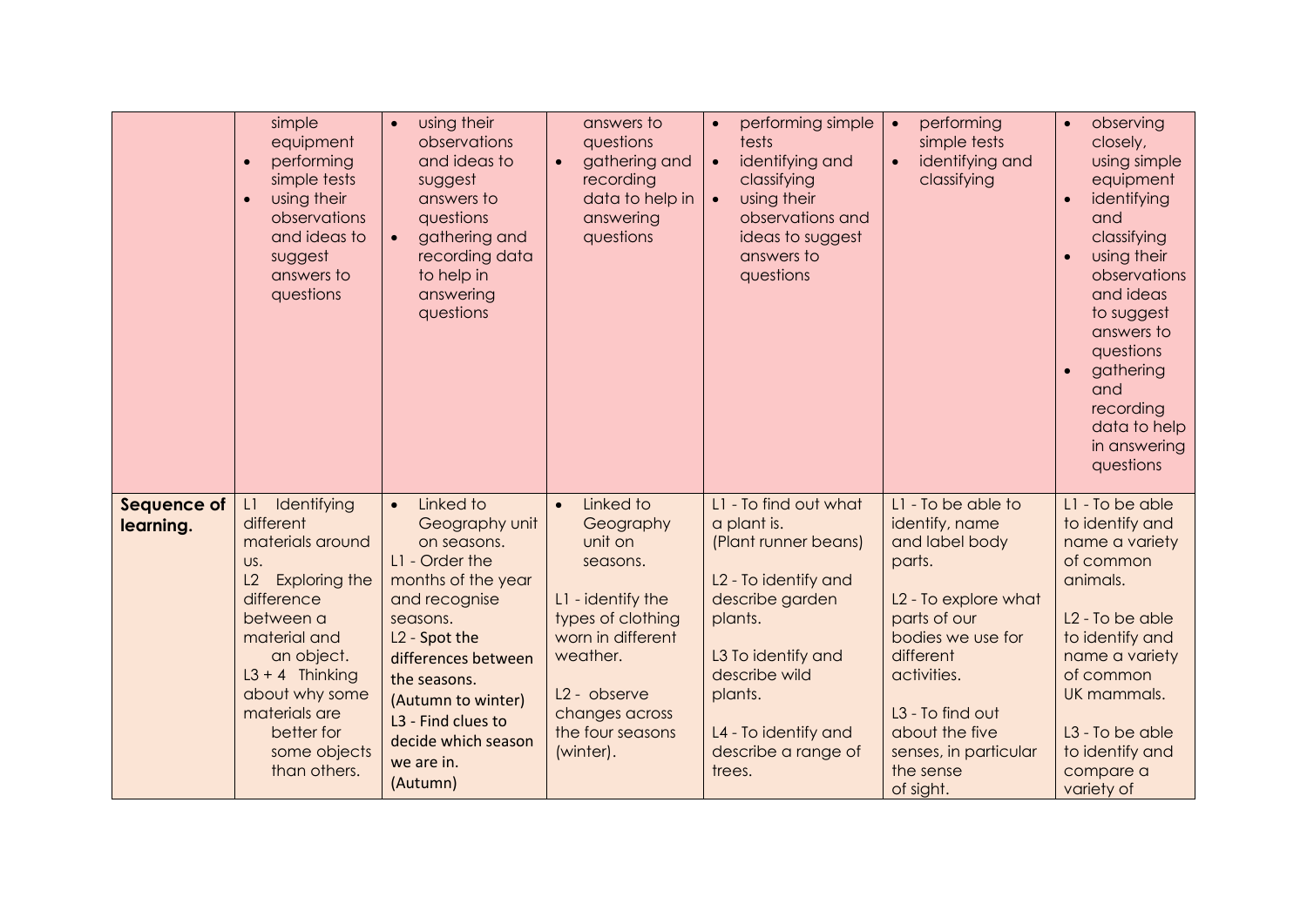|                    | L5 Doing an<br>experiment to<br>find out which<br>materials are<br>waterproof.<br>L6Thinking about<br>what we have<br>learnt about<br>materials. | Related to our<br>English:<br>Identify and name<br>a variety of<br>common animals<br>including<br>birds and<br>mammals from the<br>Arctic. | L3 - observe and<br>describe weather<br>associated with<br>the seasons<br>(winter) and how<br>day length<br>varies. | L5 - To identify the<br>different parts of a<br>plant. (Runner bean)<br>Running across the<br>half term - To make<br>observations of<br>growing plants.<br>A bean diary. | L4 - To find out<br>about the five<br>senses, in particular<br>the sense<br>of touch.<br>L5 - To find out<br>about the five<br>senses, in particular<br>the sense<br>of smell and taste.<br>L6 - To find out<br>about the five<br>senses, in particular<br>the sense<br>of sound. | common UK<br>birds and<br>reptiles.<br>L4 - To be able<br>to identify and<br>compare a<br>variety of<br>common UK fish<br>and<br>amphibians.<br>L5 - To be able<br>to identify and<br>sort carnivores,<br>herbivores<br>and omnivores.<br>L6 - To be able<br>to take care of<br>animals.<br>L7 - To collect<br>data about<br>animals and<br>answer<br>questions. |
|--------------------|--------------------------------------------------------------------------------------------------------------------------------------------------|--------------------------------------------------------------------------------------------------------------------------------------------|---------------------------------------------------------------------------------------------------------------------|--------------------------------------------------------------------------------------------------------------------------------------------------------------------------|-----------------------------------------------------------------------------------------------------------------------------------------------------------------------------------------------------------------------------------------------------------------------------------|------------------------------------------------------------------------------------------------------------------------------------------------------------------------------------------------------------------------------------------------------------------------------------------------------------------------------------------------------------------|
| <b>Vocabulary:</b> | Wood<br>Plastic<br><b>Glass</b><br>metal<br>Water<br><b>Rock</b><br>Hard<br>Soft<br>Stretchy                                                     | Autumn<br>Winter<br>Seasons<br>Weather<br>daylight<br>Winter<br>Autumn<br>September<br>October                                             | Autumn<br>Winter<br>Seasons<br>Weather<br>daylight<br>Winter<br>Autumn<br>September<br>October                      | Flower<br>Petal<br><b>Stem</b><br>Leaf<br>Trunk<br><b>Bark</b><br>Seed<br>Root<br>Soil                                                                                   | senses,<br>sight,<br>taste,<br>hearing,<br>touch,<br>smell,                                                                                                                                                                                                                       | Diet, structure,<br>features,<br>mammals, fish,<br>birds, reptiles,<br>amphibians,<br>sort, legs, skin,<br>hair, feathers,<br>scales,<br>omnivores,                                                                                                                                                                                                              |